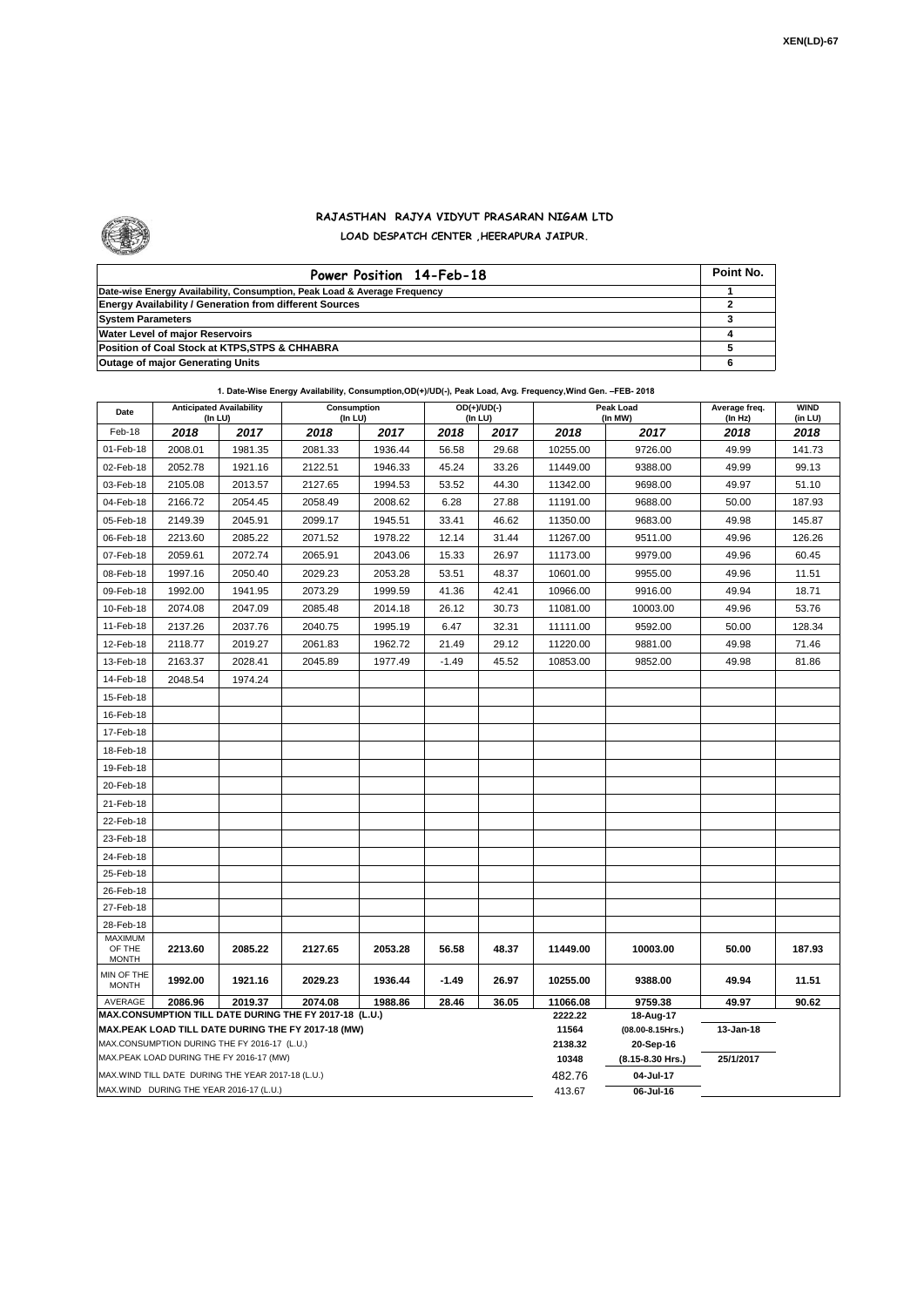| 2. Anticipated Availability/Generation From Different Sources |  |  |  |
|---------------------------------------------------------------|--|--|--|
|---------------------------------------------------------------|--|--|--|

| (In LU)      |                                                                          |                    |                                       |                    |                    |                    |                    |  |  |  |
|--------------|--------------------------------------------------------------------------|--------------------|---------------------------------------|--------------------|--------------------|--------------------|--------------------|--|--|--|
| S.No.        | Sources Available to Rajasthan / Installed                               | Prior              | Prior                                 | <b>Actual</b>      | Prior              | Prior              | Actual             |  |  |  |
|              | Capacity as on 30.09.2016                                                |                    | assessment of assessment of<br>Energy |                    | assessment of      | assessment of      | Energy             |  |  |  |
|              | (In MW)                                                                  | Avail. For next    | Avail.                                | Received           | Avail. For next    | Avail.             | Received           |  |  |  |
|              |                                                                          | Dav                | 12-Feb-18                             |                    | Dav<br>13-Feb-18   |                    |                    |  |  |  |
| 1            | KTPS (1240/1240)                                                         | 246.00             | 246.00                                | 211.97             | 246.00             | 246.00             | 201.82             |  |  |  |
| $\mathbf{2}$ | STPS (1500/1500)                                                         | 218.00             | 218.00                                | 186.51             | 218.00             | 218.00             | 179.61             |  |  |  |
| 3            | DHOLPUR GAS CCPP (330/330)                                               | 0.00               | 0.00                                  | 0.00               | 0.00               | 0.00               | 0.00               |  |  |  |
| 4            | RAMGARH (273.5/273.5)                                                    | 42.00              | 43.00                                 | 42.48              | 42.00              | 42.00              | 41.80              |  |  |  |
| 5            | RAPP-A(200/200)                                                          | 43.00              | 46.00                                 | 44.34              | 43.00              | 43.00              | 44.16              |  |  |  |
| 6            | MAHI (140/140)                                                           | 0.00               | 0.00                                  | 6.94               | 0.00               | 0.00               | 8.96               |  |  |  |
| 7<br>8       | CHAMBAL (RPS+JS) (135.5/271)<br>GIRAL LIGNITE (250/250)                  | 38.62<br>0.00      | 38.62<br>0.00                         | 36.51<br>0.00      | 38.62<br>0.00      | 38.62<br>0.00      | 34.58<br>0.00      |  |  |  |
| 9            | CHHABRA TPS 1000/1000)                                                   | 218.00             | 219.00                                | 271.74             | 218.00             | 218.00             | 257.88             |  |  |  |
| 10           | ADANI (TPS) + KALISINDH (TPS)                                            | 273.00             | 273.00                                | 232.87             | 273.00             | 273.00             | 222.62             |  |  |  |
|              | (1200+1200/1320+1200)                                                    |                    |                                       |                    |                    |                    |                    |  |  |  |
| 11           | WIND FARM (3980.40/4119.15)                                              | 42.50              | 73.00                                 | 71.46              | 86.50              | 42.50              | 81.86              |  |  |  |
| 12           | SOLAR POWER(737.70/1295.70)                                              | 0.00               | 0.00                                  | 0.93               | 0.00               | 0.00               | 3.00               |  |  |  |
| 13           | CAPTIVE POWER PLANTS                                                     | 0.00               | 0.00                                  | 0.00               | 0.00               | 0.00               | 0.00               |  |  |  |
| 14           | REGIONAL (INTRA STATE) O.A. (VLTPS)                                      | 0.00               | 0.00                                  | 0.00               | 0.00               | 0.00               | 0.00               |  |  |  |
| 15           | OPEN ACCESS<br>BIOMASS - (101.95/119.25)                                 | 11.35<br>5.00      | 19.38<br>3.00                         | 20.32<br>4.87      | 5.76<br>5.00       | 11.35<br>5.00      | 12.02<br>4.57      |  |  |  |
| 16<br>17     | BARSINGHSAR LTPS(250/250)                                                | 52.00              | 52.00                                 | 49.56              | 52.00              | 52.00              | 48.99              |  |  |  |
| 18           | RAJWEST (1080/1080)                                                      | 201.00             | 172.00                                | 153.61             | 229.00             | 201.00             | 176.80             |  |  |  |
|              | <b>TOTAL (A): 1-18</b>                                                   | 1390.47            | 1403.00                               | 1334.11            | 1456.88            | 1390.47            | 1318.67            |  |  |  |
| 19           | <b>BBMB COMPLEX</b>                                                      |                    |                                       |                    |                    |                    |                    |  |  |  |
|              | a) BHAKRA(230.79/1516.3)                                                 | 21.92              | 24.62                                 | 23.24              | 24.86              | 21.92              | 23.58              |  |  |  |
|              | b) DEHAR (198/990)                                                       | 4.85               | 5.25                                  | 4.85               | 5.17               | 4.85               | 5.17               |  |  |  |
|              | c) PONG (231.66/396)                                                     | 28.33              | 33.66                                 | 30.63              | 28.14              | 28.33              | 27.23              |  |  |  |
|              | TOTAL : a TO c                                                           | 55.11              | 63.53                                 | 58.73              | 58.18              | 55.11              | 55.98              |  |  |  |
| 20           | <b>CENTRAL STATIONS</b>                                                  |                    |                                       |                    |                    |                    |                    |  |  |  |
|              | d) SINGRAULI (300/2000)                                                  | 98.22              | 91.95                                 | 92.28              | 89.97              | 98.22              | 98.06              |  |  |  |
|              | e) RIHAND<br>(310.24/3000)                                               | 146.30             | 115.02                                | 120.06             | 98.00              | 146.30             | 129.03             |  |  |  |
|              | f) UNCHAHAR-I(20/420)                                                    | 5.84               | 6.36                                  | 8.28               | 6.28               | 5.84               | 3.35               |  |  |  |
|              | q) UNCHAHAR-II& III(61/630)<br>h) INDIRA GANDHI STPS(JHAJHAR) 0.00/1500) | 21.70<br>0.00      | 23.30<br>0.00                         | 20.45<br>0.00      | 23.07<br>0.00      | 21.70<br>0.00      | 12.94<br>0.00      |  |  |  |
|              | i) NCTPS DADRI St-II (43.22/980) + DADRI-TH                              | 7.79               | 8.33                                  | 3.70               | 8.43               | 7.79               | 1.80               |  |  |  |
|              | j) DADRI GAS (77/830)                                                    | 3.52               | 3.77                                  | 2.72               | 3.70               | 3.52               | 1.32               |  |  |  |
|              | k) ANTA<br>(83.07/419)                                                   | 0.00               | 0.00                                  | 0.00               | 0.00               | 0.00               | 0.00               |  |  |  |
|              | I) AURAIYA<br>(61.03/663)                                                | 0.00               | 0.00                                  | 0.00               | 0.00               | 0.00               | 0.00               |  |  |  |
|              | m) NAPP<br>(44/440)                                                      | 9.96               | 9.96                                  | 9.96               | 9.89               | 9.96               | 9.96               |  |  |  |
|              | (125/440)<br>n) RAPP-B                                                   | 34.01              | 34.27                                 | 34.27              | 34.01              | 34.01              | 34.01              |  |  |  |
|              | o) RAPP-C<br>(88/440)                                                    | 9.57               | 9.57                                  | 9.57               | 9.57               | 9.57               | 9.57               |  |  |  |
|              | p) SALAL<br>(20.36/690)                                                  | 0.52               | 0.49                                  | 0.73               | 0.58               | 0.52               | 0.66               |  |  |  |
|              | q) URI<br>(70.37/720)                                                    | 2.70               | 2.62                                  | 2.55               | 2.73               | 2.70               | 2.86               |  |  |  |
|              | r) TANAKPUR (10.86/94)                                                   | 0.23               | 0.26                                  | 0.26               | 0.25               | 0.23               | 0.23               |  |  |  |
|              | s) CHAMERA - (105.84/540)<br>t) CHAMERA-II (29.01/300)                   | 3.14<br>0.87       | 3.14<br>0.87                          | 3.14<br>0.87       | 3.14<br>0.87       | 3.14<br>0.87       | 3.14<br>0.87       |  |  |  |
|              | u) CHAMERA-III (25.21/231)                                               | 0.50               | 0.50                                  | 0.72               | 0.50               | 0.50               | 0.58               |  |  |  |
|              | v) DHAULIGANGA (27/280)                                                  | 0.81               | 0.81                                  | 0.81               | 0.81               | 0.81               | 0.81               |  |  |  |
|              | w) DULHASTI (42.42/390)                                                  | 2.18               | 2.07                                  | 2.07               | 2.39               | 2.18               | 2.39               |  |  |  |
|              | x) SEWA (13/120)                                                         | 0.39               | 0.39                                  | 0.39               | 0.39               | 0.39               | 0.39               |  |  |  |
|              | y) NJPC (112.00/1500) + RAMPUR(31.808/412.02)                            | 5.58               | 5.58                                  | 5.58               | 5.58               | 5.58               | 5.58               |  |  |  |
|              | z) TEHRI (75/1000)                                                       | 5.51               | 5.51                                  | 5.51               | 5.51               | 5.51               | 5.51               |  |  |  |
|              | aa) KOTESHWR (33.44/400) + PARBATI3 (56.73/520)                          | 2.55               | 5.38                                  | 5.38               | 5.38               | 2.55               | 5.38               |  |  |  |
|              | ab) TALA                                                                 | 0.13               | 0.13                                  | 0.13               | 0.17               | 0.13               | 0.13               |  |  |  |
|              | ac) MUNDRA UMPP (380/4000)                                               | 88.73              | 74.10                                 | 74.10              | 67.45              | 88.73              | 83.50              |  |  |  |
|              | ad) SASAN (372/3960)                                                     | 86.79              | 71.70                                 | 72.96              | 63.45              | 86.79              | 86.79              |  |  |  |
|              | ae) FRKKA+KHLGN+TLCHR (70.18/3940)                                       | 26.04              | 24.55                                 | 19.96              | 22.60              | 26.04              | 20.31              |  |  |  |
|              | af) URS POWER(DADRITH-I)                                                 | 0.00               | 0.00                                  | 0.00               | 0.00               | 0.00               | 0.00               |  |  |  |
|              | TOTAL SCHEDULE(a TO af)<br>LOSSES                                        | 618.68<br>$-36.95$ | 564.16<br>$-36.00$                    | 555.16<br>$-35.61$ | 522.90<br>$-33.37$ | 618.68<br>$-36.95$ | 575.14<br>$-36.92$ |  |  |  |
|              | NET SCHEDULED                                                            | 581.73             | 528.16                                | 519.55             | 489.53             | 581.73             | 538.22             |  |  |  |
| 21           | BILATERAL (REG.) EXCL. BANKING                                           | 4.43               | 4.43                                  | 4.43               | 4.43               | 4.43               | 4.43               |  |  |  |
| 22           | <b>BANKING</b>                                                           | 15.64              | 15.64                                 | 15.64              | 15.64              | 15.64              | 15.64              |  |  |  |
| 23           | BILATERAL(INTER-REG.). EXCLUDING (ISOA &                                 | 113.61             | 91.98                                 | 113.61             | 59.38              | 92.50              | 113.61             |  |  |  |
|              | <b>BANKING)</b>                                                          |                    |                                       |                    |                    |                    |                    |  |  |  |
| 24           | INTER STATE OPEN ACCESS                                                  | $-11.35$           | $-19.38$                              | $-20.32$           | $-5.76$            | $-11.35$           | $-12.02$           |  |  |  |
|              | (BILATERAL+IEX)                                                          |                    |                                       |                    |                    |                    |                    |  |  |  |
| 25           | INDIAN ENERGY EXCHANGE                                                   | 68.83              | 73.31                                 | 73.31              | 28.44              | 68.83              | 68.83              |  |  |  |
|              | <b>TOTAL(B): (19 TO 25)</b>                                              | 772.89             | 715.76                                | 706.22             | 591.66             | 772.89             | 728.71             |  |  |  |
|              | TOTAL GENERATION (A +B): 1 TO 25                                         |                    |                                       | 2040.33            |                    |                    | 2047.38            |  |  |  |
|              | OVER DRAWAL (+)/UNDER DRAWAL (-)                                         |                    |                                       | 21.49              |                    |                    | $-1.49$            |  |  |  |
|              | <b>GRAND TOTAL</b><br><b>LAST YEAR</b>                                   | 2163.37<br>2028.41 | 2118.77<br>2019.27                    | 2061.82            | 2048.54<br>1974.24 | 2163.37<br>2028.41 | 2045.89<br>1977.49 |  |  |  |
|              |                                                                          |                    |                                       | 1962.72            |                    |                    |                    |  |  |  |